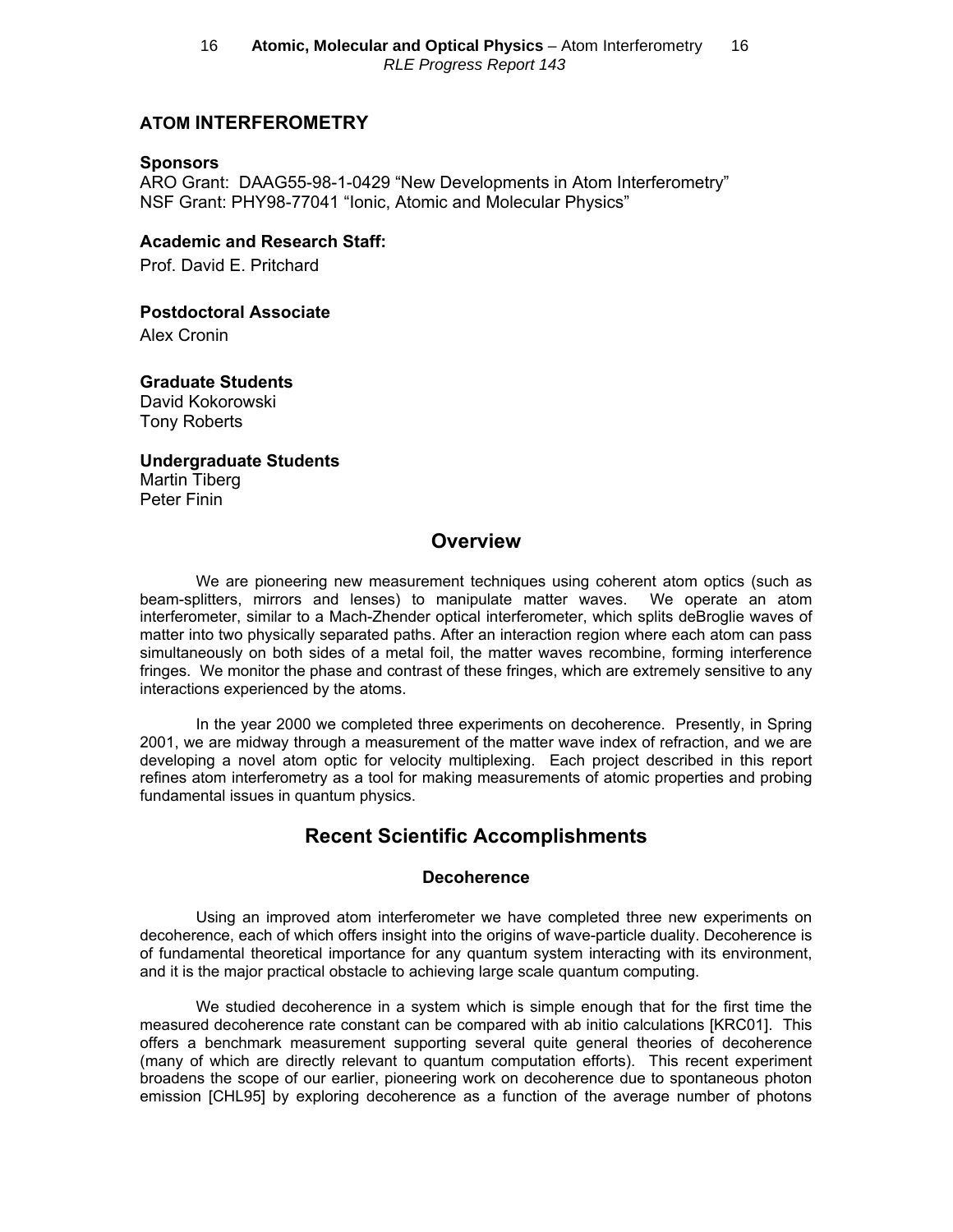scattered from each atom. Scattering multiple photons causes the same type of time-evolution of decoherence as interaction with a thermal bath, and is theoretically similar to any situation where the quantum system undergoes multiple independent dephasing events.

The heart of this experiment is the principle of complementarity, which forbids simultaneous observation of wave and particle behavior. Our results confirm that the atomic interference (a manifestly wave-like behavior) must be destroyed when the separation of the interfering paths,  $d$ , exceeds the wavelength of the probe,  $\lambda$ , (i.e. when it is possible to identify which path the atom traversed). Building upon the simple framework of the single-photon whichway experiment, we can easily derive the effect of continuous atom-light interaction involving many independent scattered photons. Figure 1 summarizes our results.

In the photon scattering experiment, decoherence results from quantum entanglement between an atom (which is referred to as the "system") and the final momentum of the scattered photons (which collectively constitute the "environment"). In a second experiment, we replaced the random process of photon scattering with a deterministic momentum transfer caused by a diffraction grating. In this case, loss of contrast still occurs, but less abruptly as a function of separation, and this de-phasing arises from a qualitatively different reason. The atom's own longitudinal momentum plays the role of the environment. This mechanism may not qualify as quantum decoherence, because entanglement between two degrees of freedom of a single particle can never demonstrate what Einstein referred to as "spooky action at a distance".

Finally, we studied how an atom's internal state controls its own decoherence rate. Because the same environment that causes decoherence can also optically pump atoms into an internal state which will no longer scatter laser light, the atom's internal (electronic) state can determines the rate of external (spatial) decoherence.



Figure1. Decoherence as a function of path separation. For increasing number of scattered photons, the overall amount of decoherence increases, and the contrast revivals present in the single-photon case disappear.

#### **Matter-wave index of refraction**

We are now in the process of measuring the matter-wave index of refraction for Na matter waves passing through a cell of Ar gas. In analogy to the transmission of light through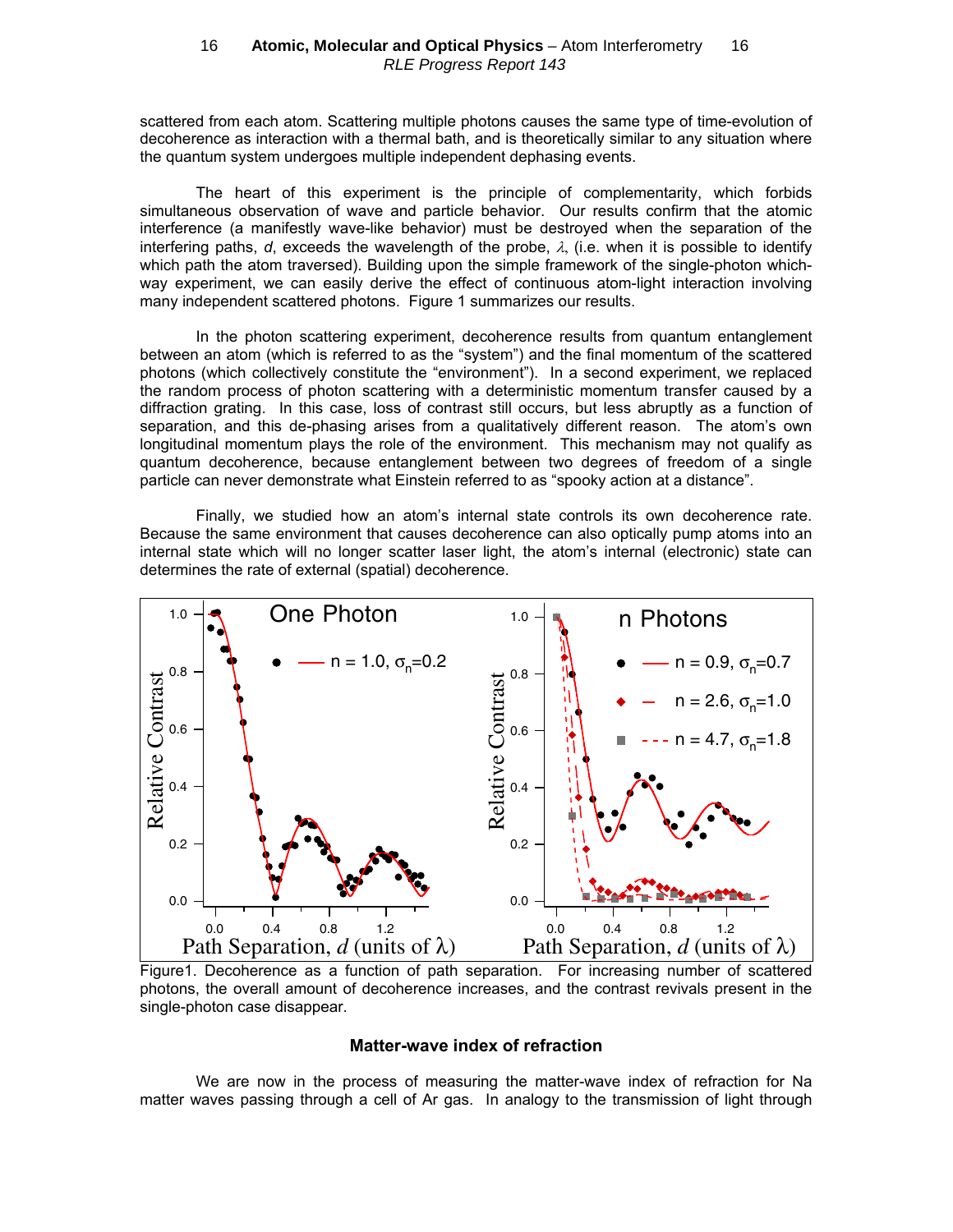#### 16 **- Atomic, Molecular and Optical Physics** - Atom Interferometry - 16 RLE Progress Report 143

materials, atom-waves passing through a dilute gas suffer a dispersive phase shift, We measure the ratio,  $\rho = \frac{Re(n)}{Im(n)}$ , of phase shift to amplitude attenuation, and we are searching for oscillations in  $\rho$  as a function of Na wavelength. Much theoretical work has been stimulated by our earlier measurements of  $\rho$  [SCE95], and there are conflicting predictions on the dependence of  $\rho$  on velocity [ADV95, FYK97]. The variance in the predictions arises because  $\rho$  is very sensitive to both long-range (>5 Angstrom) and medium-range near the well of the atom-atom interaction potential. By studying oscillations in  $\rho$  (which have never yet been observed) we hope to constrain the theoretical models of van der Waals molecular potentials.



Figure 2. Raw data on the matter wave index of refraction. The improvement in raw data quality will help refine basic knowledge of molecular potentials.

#### **Electronic phase chopping**

We have prototyped a novel atom optic, which we are developing for use as a velocity multiplexing tool. Velocity multiplexing using a pair of slotted wheels was previously proposed for improving experiments on dispersive interactions [HPC95]. While this could improve absolute measurements of atomic polarizability [ESC95], spinning mechanical disks have disadvantages such as: vibrations, reliability, mechanical timing alignment, and a reduction of atom flux to  $\frac{1}{4}$  of the unchopped level. Our new chopping method will use two compact electric-field gradients, which can be electronically pulsed to give a phase shift of  $\pi$  radians to atoms in a comb of velocity space. This technology should retain 100% of the atom flux, be widely tunable, and ultimately improve measurement accuracy for any dispersive phase shift by an order of magnitude.

#### **NEW PUBLICATIONS**

 [KCR01] D.A. Kokorowski, A.D. Cronin, T.D. Roberts, and D.E. Pritchard, "From Single to Multiple-Photon Decoherence in an Atom Interferometer" Accepted for publication in Phys. Rev. Lett., quant-ph/0009044

[PCG01] D. E. Pritchard, A. D. Cronin, S. Gupta, D.A.Kokorowski, "Atom Optics: Old Ideas, Current Technology, and New Results" Accepted for publication in Annalen der Physik, 2001